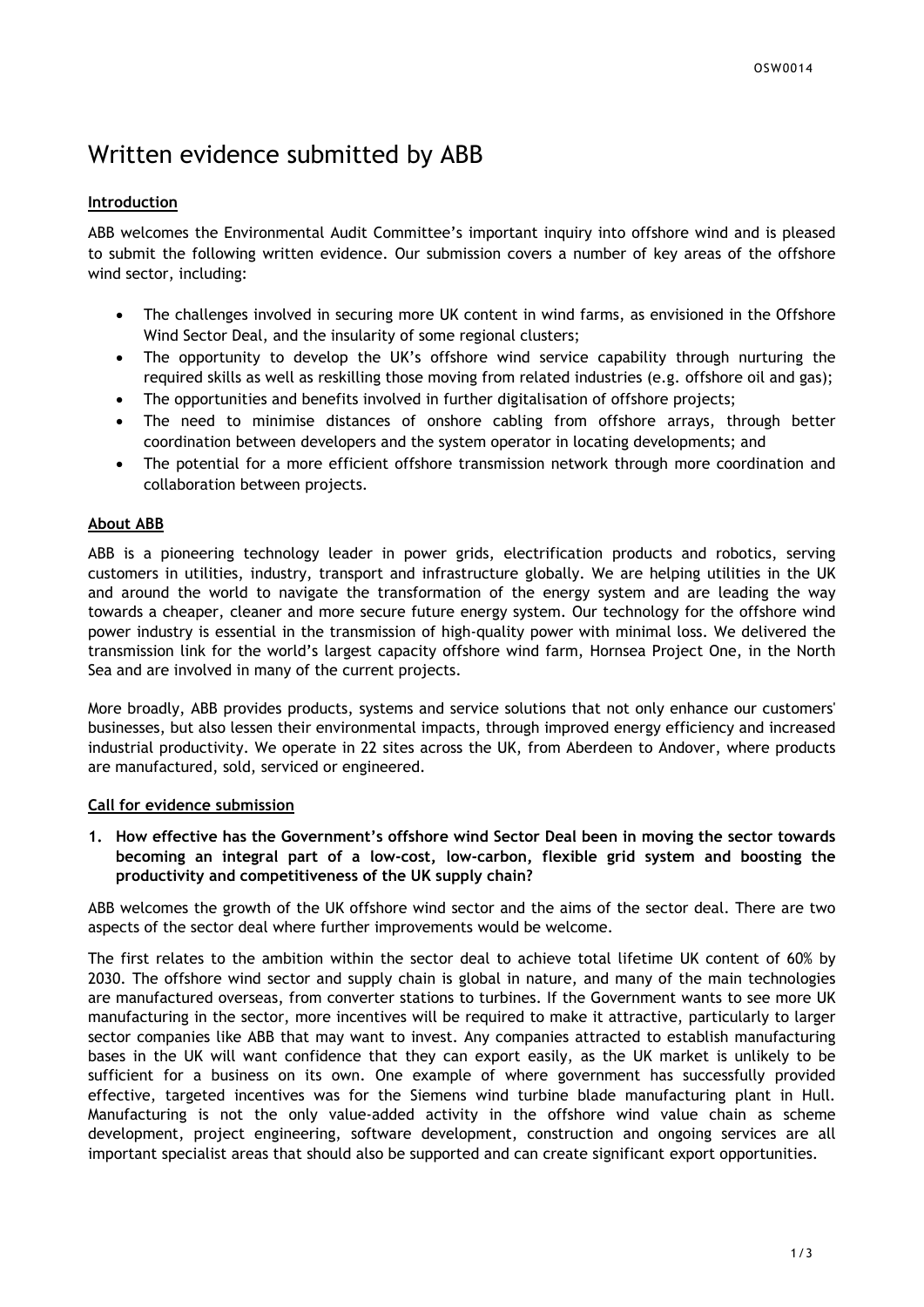The second aspect relates to the operation of regional clusters. Government's efforts to bolster regional clusters as part of the Sector Deal are welcome, however, we are concerned that some clusters are becoming overly siloed and are in some cases restricting participation only to companies based in the specific local area. We understand that the aim of clusters is to bring local business together to boost productivity, but we do not believe this should be at the exclusion of other companies that can make a valuable contribution to the sector, just because they come from a different region. Furthermore, there is a sense that clusters around the UK are at times in competition rather than working alongside one another, to boost the overall UK sector.

#### **2. What level of output can the sector deliver in the UK, and what Government support would be needed to achieve this?**

There is an enormous opportunity for further technology development in offshore wind when one considers the scale of what needs to be achieved in order to achieve net zero. For example, there will need to be further technology development in larger turbines, asset management services, floating offshore arrays, converter technology and the offshore electrical network that ties it all together. Benefitting from the opportunity is challenging as many of the key companies in the offshore wind market are operating outside of the UK, including developers and technology companies. However, because the UK market is a key driver of demand in these technologies, these organisations have a high degree of interest in the UK. As set out in our answer to question 1, improved incentives to carry out the development, manufacturing or servicing in the UK would attract more investment.

Increasing the UK skills base of specific offshore wind skills would certainly do more to develop our service capability. The offshore oil and gas sector was successful in strengthening specific skills and many of the necessary skills are transferable, but there remains a need to focus on bringing new people into the sector. The UK market provides the potential to develop and deploy those skills that can then be exported as other countries grow their offshore wind markets. However, there needs to be a bigger focus from Government on nurturing the required skills as well as reskilling those moving from related industries.

Another important area to maintain, in order to attract ongoing investment in the UK sector, is the visibility of future new developments and the uninterrupted schedule of CfD auctions to allow long term investment and resource planning.

## **3. How might the UK take advantage of further technological advances in offshore wind technology, particularly in relation to floating arrays?**

The committee is right to single out floating arrays. It is clear that once sites with water depths up to 40m are exhausted, it will no longer be feasible to build wind farms on the seabed, making floating wind projects absolutely vital. Support for floating wind R&D projects could also have wider benefits in terms of exports, given the requirements around the world to build offshore capacity in water depths of up to 200m. The Government therefore needs to allow floating arrays to prove capabilities and achieve the same cost reduction curve as other wind projects.

Digitalisation will also play an important role in improving the efficiency, availability and operating life of assets in the sector. The Government should encourage the sector to adopt digital solutions and sensors and to leverage the data that comes from them to drive improvements. Asset management systems and services is one area that could readily be developed in the UK.

## **4. What support does the sector require to keep pace with the most cutting-edge innovations, such as in blade technology?**

As discussed in the previous answer a focus on digital adoption and the development to asset management systems and services is needed to ensure adoption of these important new technologies.